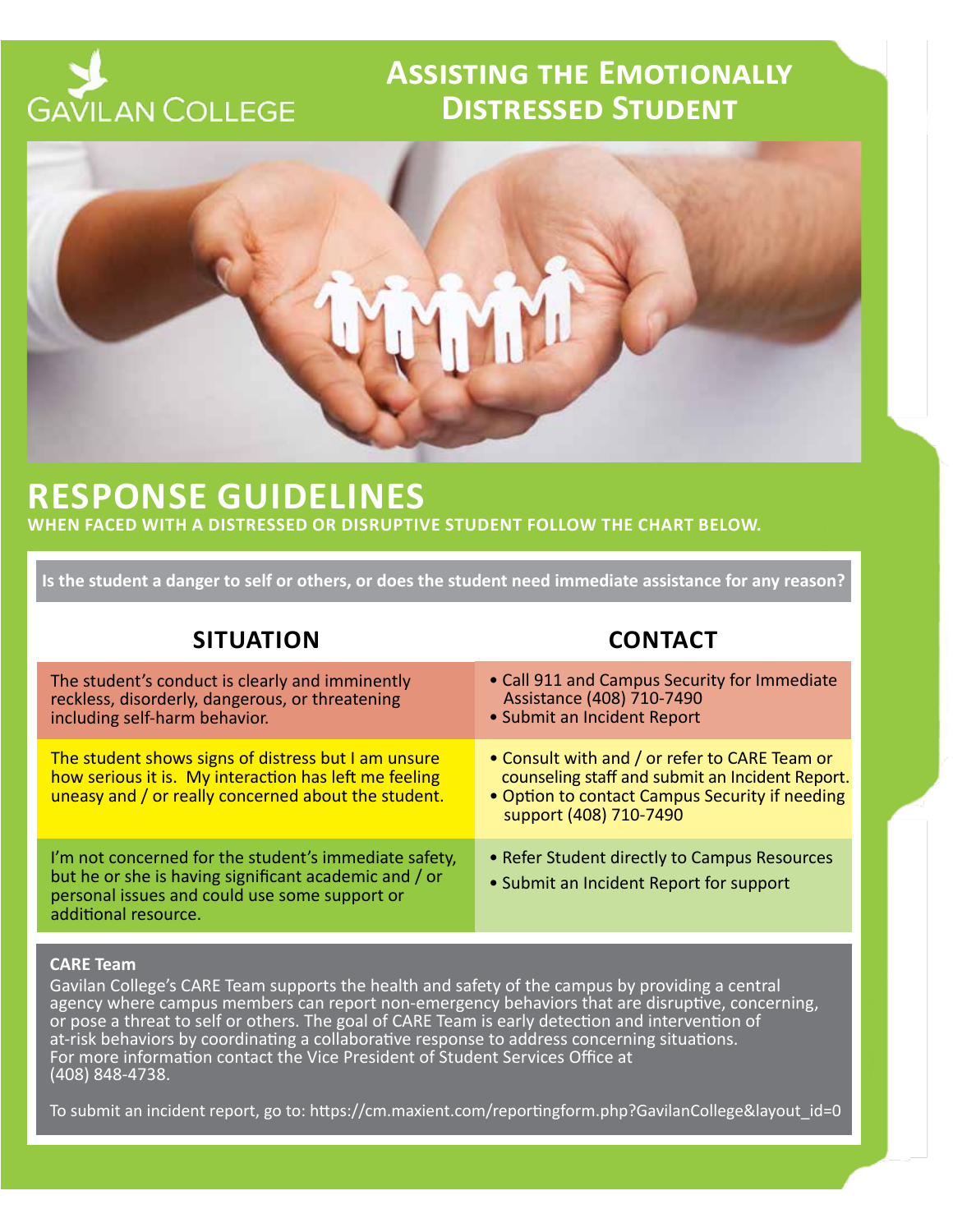#### **SEE SOMETHING**

Faculty and staff are in a unique position to demonstrate compassion for students in distress. Both new and returning college students may feel alone, isolated, and even hopeless when faced with academic and life challenges. These feelings can easily disrupt academic performance and may lead to dysfunctional coping and other serious consequences.

You may be the first person to see something distressing in students since you have frequent and prolonged contact with them. The District, in collaboration with the California Mental Health Services Authority (CalMHSA), provides this information to help you act with compassion in your dealings with such students.

#### **SAY SOMETHING**

Students exhibiting troubling behaviors in your presence are likely having difficulties in various settings including the classroom, with roommates, with family, and in even in social settings. Trust your instincts and say something if a student leaves you feeling worried, alarmed, or threatened! Do Something

#### **DO SOMETHING**

Sometimes students cannot, or will not turn to family or friends. Your expression of concern may be a critical factor in saving a student's academic career or even their life. The purpose of this folder is to help you recognize symptoms of student distress and identify appropriate referrals to campus resources.

Academic Indicators

- ◆ Behavior that interferes with classroom or activity engagement
- Sudden decline in quality of work and grades
- ◆ Repeated absences
- Bizarre content in writings or presentations
- Multiple requests for extensions
- Overly demanding of faculty / staff attention
- You find yourself doing more personal rather than academic counseling during office hours

Physical Indicators

- Marked changes in physical appearance including deterioration in grooming, hygiene, or weight loss / gain
- Excessive fatigue / sleep disturbance
- ◆ Intoxication, hang over, or smelling of alcohol
- Disoriented or "out of it"
- Garbled, tangential, or slurred speech
- Safety Risk Indicators
- Unprovoked anger or hostility
- Implying or making a direct threat to harm self or others
- Academic assignments dominated by themes of extreme hopelessness, rage, worthlessness, isolation, despair, acting out, suicidal ideations / violent behaviors
- Communicating threats via email, correspondence, texting, or phone calls

Psychological Indicators

- Self-disclosure of personal distress family problems, financial difficulties, contemplating suicide, grief
- Excessive tearfulness, panic reactions, irritability or unusual apathy
- Verbal abuse (e.g., taunting, badgering, intimidation)
- Expressions of concern about the student by his / her peers  $\overline{a}$

#### $\overline{\phantom{a}}$ **CONFIDENTIALITY AND FERPA**

Observations of a student's conduct or statements made by a student are not FERPA protected.

Counseling and other faculty and staff are mandated to report the following:

- Suspicion of abuse or neglect of a child, elderly adult, or adult with a physical or mental impairment.
- Immediate threat to someone's life self, or others.
- When an intention to commit a crime is disclosed
- If release of confidential information is required by court order.

#### **DISTANCE EDUCATION CONSIDERATIONS**

**General Student Stressors** - The online classroom can cause students to feel like there is limited access to support, increase feelings of isolation or anxiety and bring additional challenges with balancing family, work and school. It is important to be vigilant for sudden or significant changes in student behavior and follow the response protocol for supporting the student.

**Keep Communication Consistent -** The most crucial aspect of teaching and learning in a distance learning classroom is communication. The current online environment is a very confusing time for everyone, and even more difficult for students who lack access to technology or struggle with online learning; the more you communicate expectations and explain content, the easier it will be for you and your students.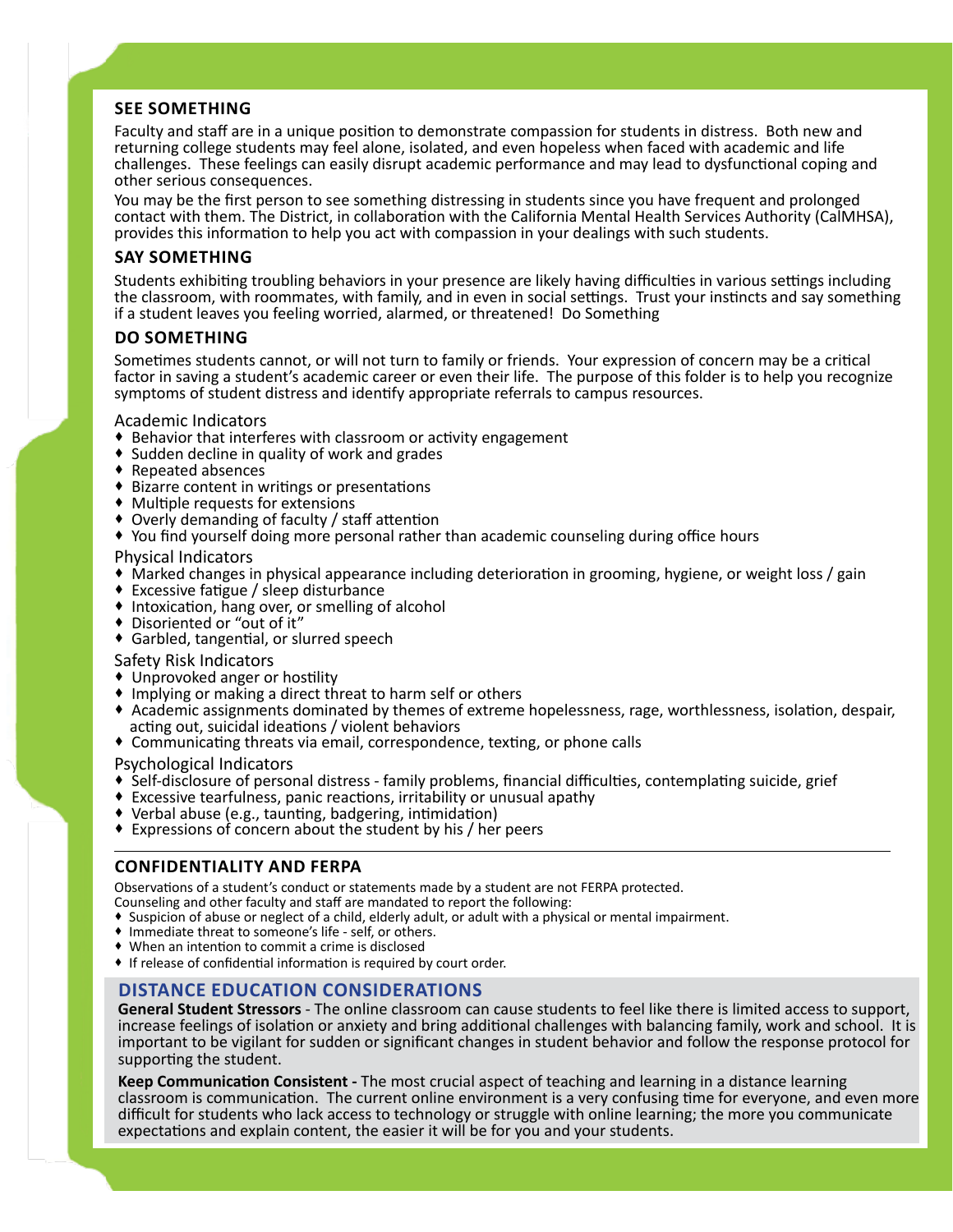## **GUIDELINES FOR INTERVENTION**

- Openly acknowledge to student that you are aware of their distress, you are sincerely concerned about their welfare, the welfare of those around them, and that you are willing to help.
- Exploring their alternatives can have a profound effect.
- We encourage you, whenever possible, to speak directly and honestly to a student when you sense they are in academic and / or personal distress.
- Consult with a Counselor in the Counseling department or with a member of the CARE Team to assist with intervention; submit an incident report for consultation on the seriousness of the situation, and strategies for how to best support you and the student.
- In case of an emergency, do not hesitate to call 911 and then call campus security for immediate support.

## **DANGEROUS SITUATION**

- **Threats of physical violence**
- **Verbal Aggression (Excessively Loud)**
- **Threats of suicide**
- **Loss of Contact With Reality**
- **Under the Influence of Drugs and/or Alcohol**
- **In the event of an imminently dangerous situation, call 911 and dial Campus Security (408) 710-7490**

## **DISRUPTIVE SITUATION**

- **Active situation of disruption**
- **Behaviors can be similar to a dangerous student**
- **Uncertainty about what to do in situation**
- **In the event of an urgent situation, call Security or Counseling for assistance**

**DISTRESSED STUDENT** A student with persistent behaviors such as:

- **Unduly anxious**
- **Sad or Irritable**
- **Withdrawn or Confused**
- **Lacks motivation and/or concentration**
- **Seeks constant attention**
- **Demonstrates bizarre or erratic behavior**
- **Expresses suicidal thoughts**

**To get help: Seek consultation with a CARE Team member and connect student to available support. Counseling services, including mental health sessions are available by contacting the Counseling Department.**

**Disruptive Student: A student whose conduct is clearly and imminently reckless, disorderly, dangerous or threatening, including self-harmful behavior.** 

**To get help: If you are concerned for your or others' safety due to a student's disruptive and / or threatening behavior, call 911 and Campus Security for immediate assistance.**